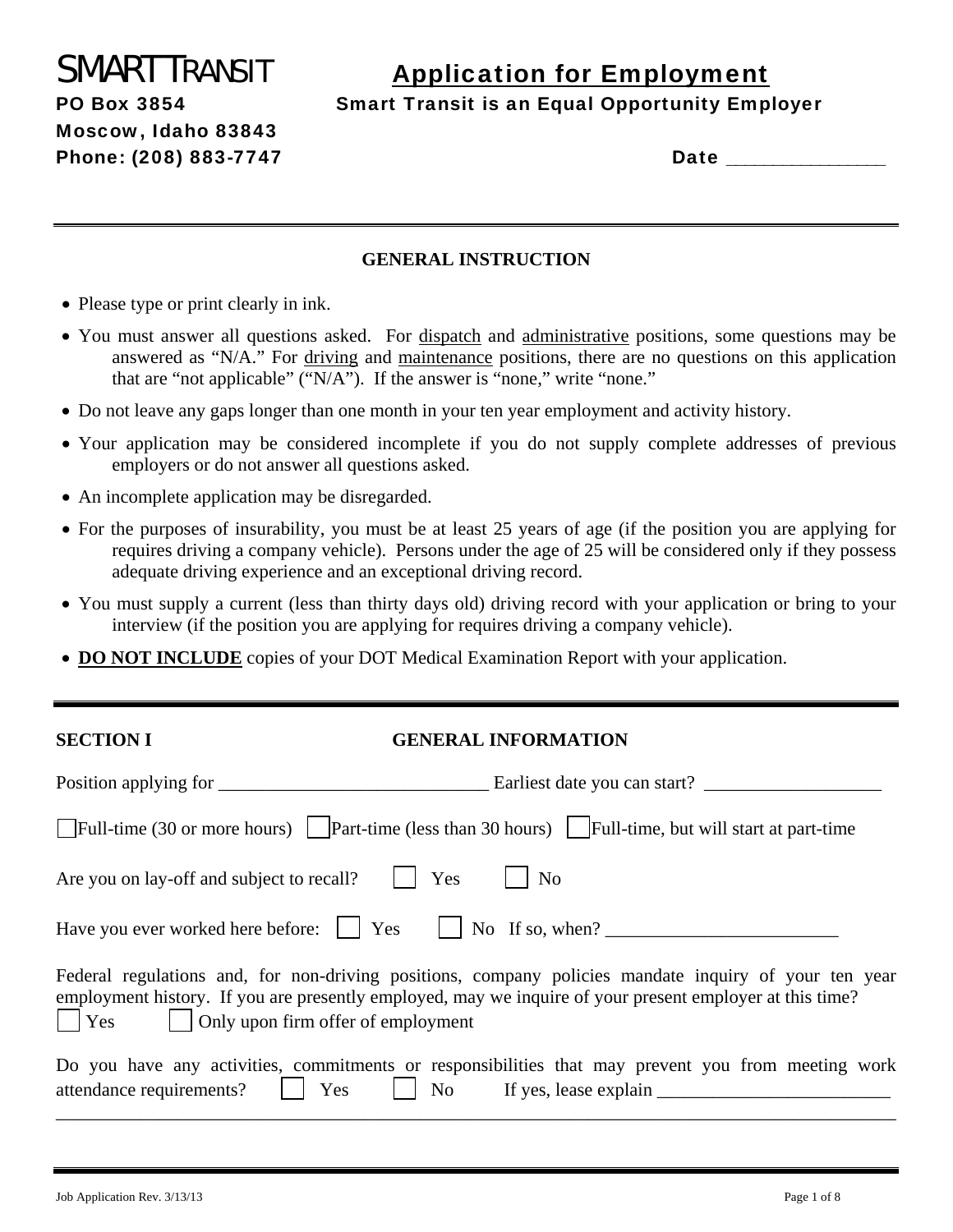### **SECTION II PERSONAL INFORMATION**

| Name                                                |               |                                                                                                                        |       |          |                    |                                                                                                                                                                                                                                                                                                                                                                                                                                   |
|-----------------------------------------------------|---------------|------------------------------------------------------------------------------------------------------------------------|-------|----------|--------------------|-----------------------------------------------------------------------------------------------------------------------------------------------------------------------------------------------------------------------------------------------------------------------------------------------------------------------------------------------------------------------------------------------------------------------------------|
|                                                     | Last          |                                                                                                                        | First |          | Middle             |                                                                                                                                                                                                                                                                                                                                                                                                                                   |
| Present Address                                     |               |                                                                                                                        |       |          |                    |                                                                                                                                                                                                                                                                                                                                                                                                                                   |
| (NO PO BOX)                                         | <b>Street</b> |                                                                                                                        | City  |          | State              | Zip Code                                                                                                                                                                                                                                                                                                                                                                                                                          |
|                                                     |               |                                                                                                                        |       |          |                    |                                                                                                                                                                                                                                                                                                                                                                                                                                   |
|                                                     |               |                                                                                                                        |       |          |                    |                                                                                                                                                                                                                                                                                                                                                                                                                                   |
|                                                     | Street        |                                                                                                                        | City  |          | State              | Zip Code                                                                                                                                                                                                                                                                                                                                                                                                                          |
|                                                     |               |                                                                                                                        |       |          |                    |                                                                                                                                                                                                                                                                                                                                                                                                                                   |
|                                                     |               | List all previous addresses within the last three years—use additional sheet if necessary)                             |       |          |                    |                                                                                                                                                                                                                                                                                                                                                                                                                                   |
|                                                     |               |                                                                                                                        |       | Zip Code | How Long?          | <u>__</u> _________ years _______ months                                                                                                                                                                                                                                                                                                                                                                                          |
| Street                                              |               | City                                                                                                                   | State |          |                    |                                                                                                                                                                                                                                                                                                                                                                                                                                   |
| <b>Street</b>                                       |               | City                                                                                                                   | State | Zip Code | How Long?          | $\frac{1}{\sqrt{1-\frac{1}{\sqrt{1-\frac{1}{\sqrt{1-\frac{1}{\sqrt{1-\frac{1}{\sqrt{1-\frac{1}{\sqrt{1-\frac{1}{\sqrt{1-\frac{1}{\sqrt{1-\frac{1}{\sqrt{1-\frac{1}{\sqrt{1-\frac{1}{\sqrt{1-\frac{1}{\sqrt{1-\frac{1}{\sqrt{1-\frac{1}{\sqrt{1-\frac{1}{\sqrt{1-\frac{1}{\sqrt{1-\frac{1}{\sqrt{1-\frac{1}{\sqrt{1-\frac{1}{\sqrt{1-\frac{1}{\sqrt{1-\frac{1}{\sqrt{1-\frac{1}{\sqrt{1-\frac{1}{\sqrt{1-\frac{1}{\sqrt{1-\frac{1$ |
|                                                     |               |                                                                                                                        |       |          |                    |                                                                                                                                                                                                                                                                                                                                                                                                                                   |
| Street                                              |               | City                                                                                                                   | State |          | Zip Code How Long? | _ years _______ months                                                                                                                                                                                                                                                                                                                                                                                                            |
|                                                     |               |                                                                                                                        |       |          |                    |                                                                                                                                                                                                                                                                                                                                                                                                                                   |
|                                                     |               |                                                                                                                        |       |          |                    |                                                                                                                                                                                                                                                                                                                                                                                                                                   |
|                                                     |               | Indicate class of your current valid driver's license: $\Box$ A-CDL $\Box$ B-CDL                                       |       |          | <b>C-CDL</b>       | D                                                                                                                                                                                                                                                                                                                                                                                                                                 |
|                                                     |               | If you have a commercial driver's license (CDL), do you have a passenger endorsement? $\Box$ Yes                       |       |          |                    | N <sub>0</sub>                                                                                                                                                                                                                                                                                                                                                                                                                    |
|                                                     |               | If you have a CDL, do you have an air brake restriction?                                                               |       | Yes      | No                 |                                                                                                                                                                                                                                                                                                                                                                                                                                   |
| Do you have a current DOT medical certificate?      |               |                                                                                                                        |       | Yes      | N <sub>o</sub>     |                                                                                                                                                                                                                                                                                                                                                                                                                                   |
|                                                     |               | If you do not currently have a CDL, do you have the ability to obtain one within 30 days of hire? $\Box$ Yes $\Box$ No |       |          |                    |                                                                                                                                                                                                                                                                                                                                                                                                                                   |
|                                                     |               |                                                                                                                        |       |          |                    |                                                                                                                                                                                                                                                                                                                                                                                                                                   |
| (Proof of eligibility will be required if employed) |               | Are you legally eligible for employment in the United States?                                                          |       | Yes      | N <sub>0</sub>     |                                                                                                                                                                                                                                                                                                                                                                                                                                   |
|                                                     |               | Do you have relatives who work for this company?                                                                       |       | Yes      | N <sub>o</sub>     |                                                                                                                                                                                                                                                                                                                                                                                                                                   |
| If yes, please explain                              |               | Have you ever been convicted of a criminal offense?                                                                    |       | Yes      | N <sub>o</sub>     |                                                                                                                                                                                                                                                                                                                                                                                                                                   |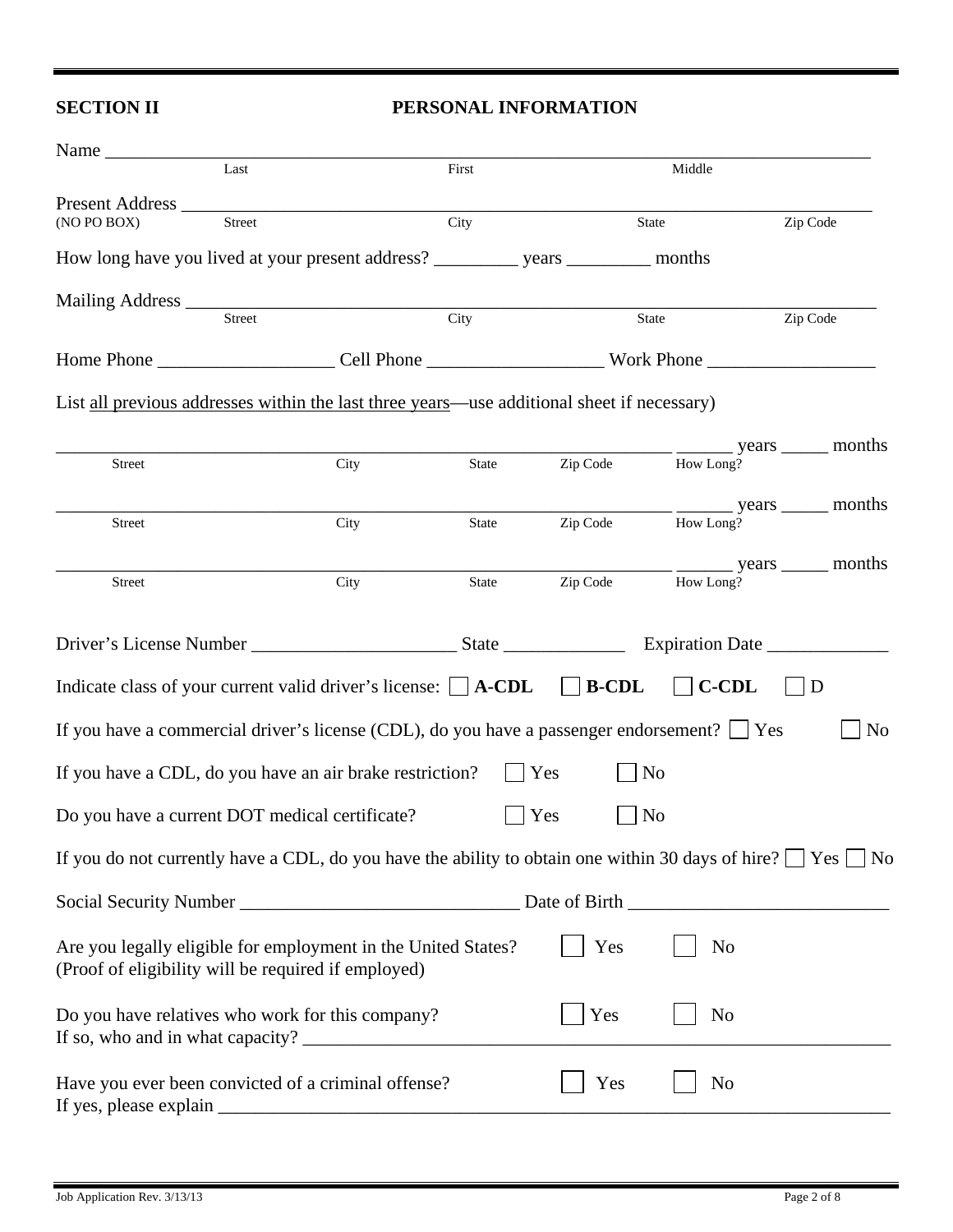### **SECTION III HISTORY OF EMPLOYMENT AND OTHER ACTIVITIES**

List an accounting of **all employment and activities** through the last **ten years**. Fill in any gaps greater than one month between employers with your activities (such as volunteering, student, or unemployed). Include all seasonal, intermittent, and temporary employment. Begin with your most recent or present position or activity. Use additional sheet if necessary, but make sure you include all information requested.

### **NOTE: COMPLETE ADDRESSES ARE REQUIRED FOR ALL EMPLOYERS LISTED.**

| <b>Street</b> | City | State | Zip Code |
|---------------|------|-------|----------|
|               |      |       |          |
|               |      |       |          |
|               |      |       |          |
|               |      |       |          |
|               |      |       |          |
|               |      |       |          |

**If this position was within the last three years, please answer the following questions.** 

- **Was this position designated as "safety-sensitive," in any Department of Transportation regulated mode, subject to alcohol and controlled substance testing as required by 49 CFR** part 40?  $\vert$  **Yes**  $\vert$  **No**
- Was this position subject to Federal Motor Carrier Safety Regulations? | | Yes | | No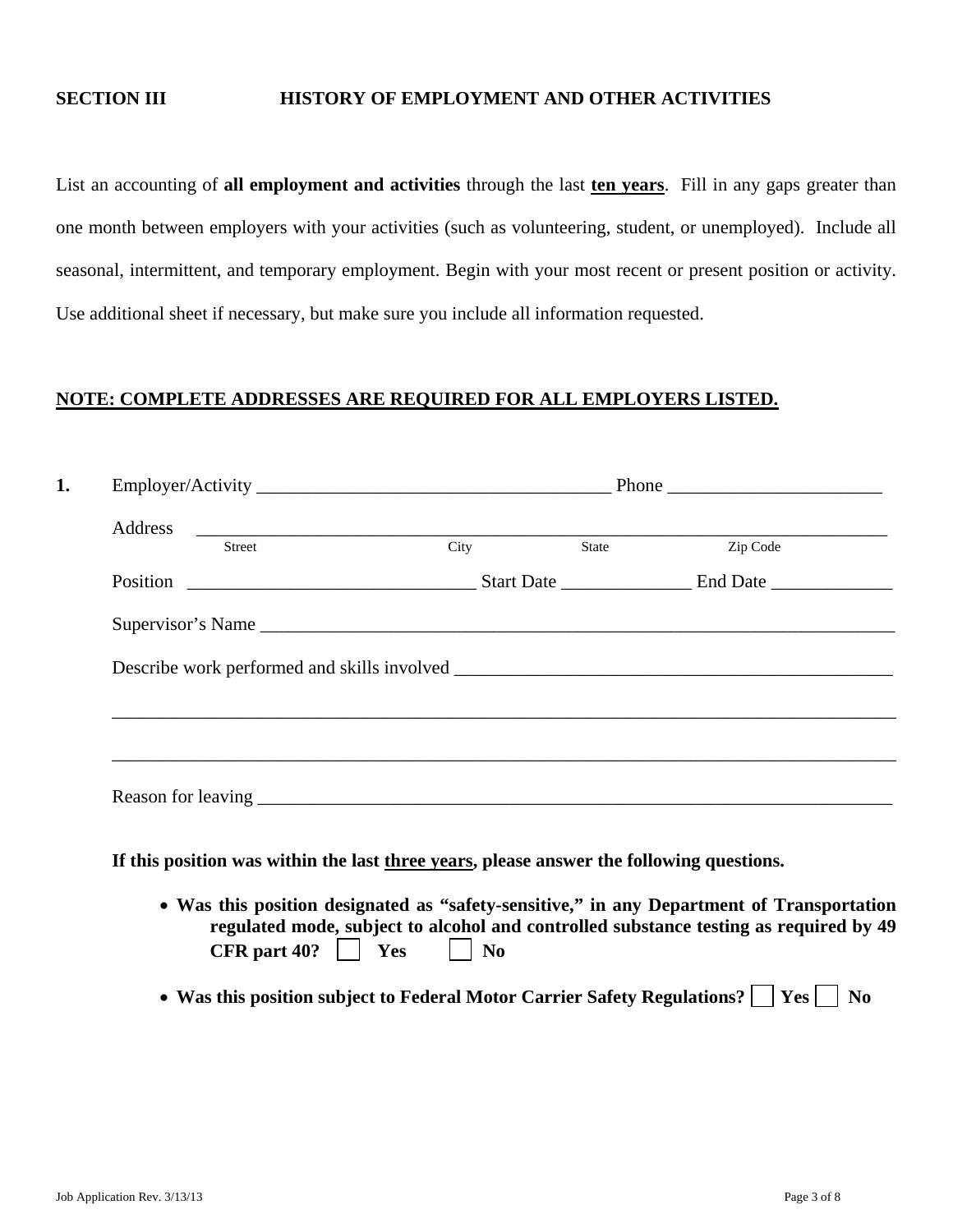| Address              |                                                                                                                                                                                                                                |                |
|----------------------|--------------------------------------------------------------------------------------------------------------------------------------------------------------------------------------------------------------------------------|----------------|
| Street               | City<br>State                                                                                                                                                                                                                  | Zip Code       |
|                      | Position Contract Contract Contract Contract Contract Contract Contract Contract Contract Contract Contract Contract Contract Contract Contract Contract Contract Contract Contract Contract Contract Contract Contract Contra |                |
|                      |                                                                                                                                                                                                                                |                |
|                      |                                                                                                                                                                                                                                |                |
|                      | ,我们也不能在这里的时候,我们也不能在这里的时候,我们也不能会在这里的时候,我们也不能会在这里的时候,我们也不能会在这里的时候,我们也不能会在这里的时候,我们也不                                                                                                                                              |                |
|                      |                                                                                                                                                                                                                                |                |
|                      | If this position was within the last three years, please answer the following questions.                                                                                                                                       |                |
| CFR part $40?$   Yes | $\vert$   No                                                                                                                                                                                                                   |                |
|                      | • Was this position subject to Federal Motor Carrier Safety Regulations?     Yes                                                                                                                                               | N <sub>0</sub> |
|                      |                                                                                                                                                                                                                                |                |
|                      |                                                                                                                                                                                                                                |                |
| Address              | Street City State                                                                                                                                                                                                              | Zip Code       |
| Supervisor's Name    |                                                                                                                                                                                                                                |                |
|                      |                                                                                                                                                                                                                                |                |
|                      |                                                                                                                                                                                                                                |                |
|                      |                                                                                                                                                                                                                                |                |
|                      | ,我们也不会有什么。""我们的人,我们也不会有什么?""我们的人,我们也不会有什么?""我们的人,我们也不会有什么?""我们的人,我们也不会有什么?""我们的人                                                                                                                                               |                |
|                      | If this position was within the last three years, please answer the following questions.                                                                                                                                       |                |
|                      | • Was this position designated as "safety-sensitive," in any Department of Transportation<br>regulated mode, subject to alcohol and controlled substance testing as required by 49                                             |                |

• Was this position subject to Federal Motor Carrier Safety Regulations?  $\Box$  Yes  $\Box$  No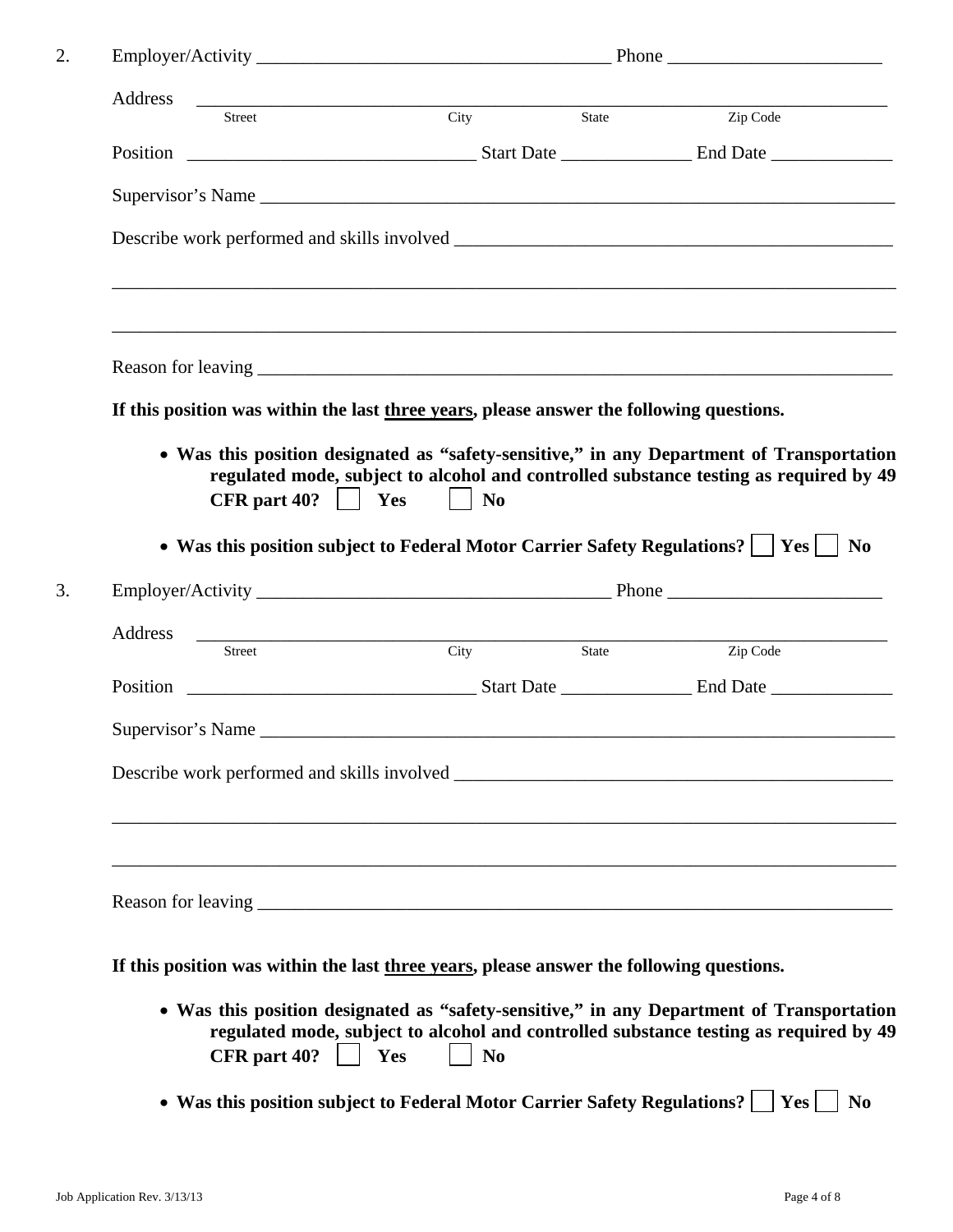| Address                                                                                                             | Street City State                                                        |                                                                                       |
|---------------------------------------------------------------------------------------------------------------------|--------------------------------------------------------------------------|---------------------------------------------------------------------------------------|
|                                                                                                                     |                                                                          | Zip Code                                                                              |
|                                                                                                                     |                                                                          |                                                                                       |
|                                                                                                                     |                                                                          |                                                                                       |
|                                                                                                                     |                                                                          |                                                                                       |
| If this position was within the last three years, please answer the following questions.                            |                                                                          |                                                                                       |
| • Was this position designated as "safety-sensitive," in any Department of Transportation<br>CFR part $40?$   Yes   | N <sub>0</sub>                                                           | regulated mode, subject to alcohol and controlled substance testing as required by 49 |
| • Was this position subject to Federal Motor Carrier Safety Regulations?     Yes                                    |                                                                          |                                                                                       |
|                                                                                                                     |                                                                          |                                                                                       |
| Address<br>Street City State                                                                                        |                                                                          | Zip Code                                                                              |
|                                                                                                                     |                                                                          |                                                                                       |
|                                                                                                                     |                                                                          |                                                                                       |
|                                                                                                                     |                                                                          |                                                                                       |
|                                                                                                                     |                                                                          |                                                                                       |
|                                                                                                                     |                                                                          |                                                                                       |
| If this position was within the last three years, please answer the following questions.                            |                                                                          |                                                                                       |
| • Was this position designated as "safety-sensitive," in any Department of Transportation<br>CFR part $40?$     Yes | N <sub>0</sub>                                                           | regulated mode, subject to alcohol and controlled substance testing as required by 49 |
|                                                                                                                     | • Was this position subject to Federal Motor Carrier Safety Regulations? | Yes                                                                                   |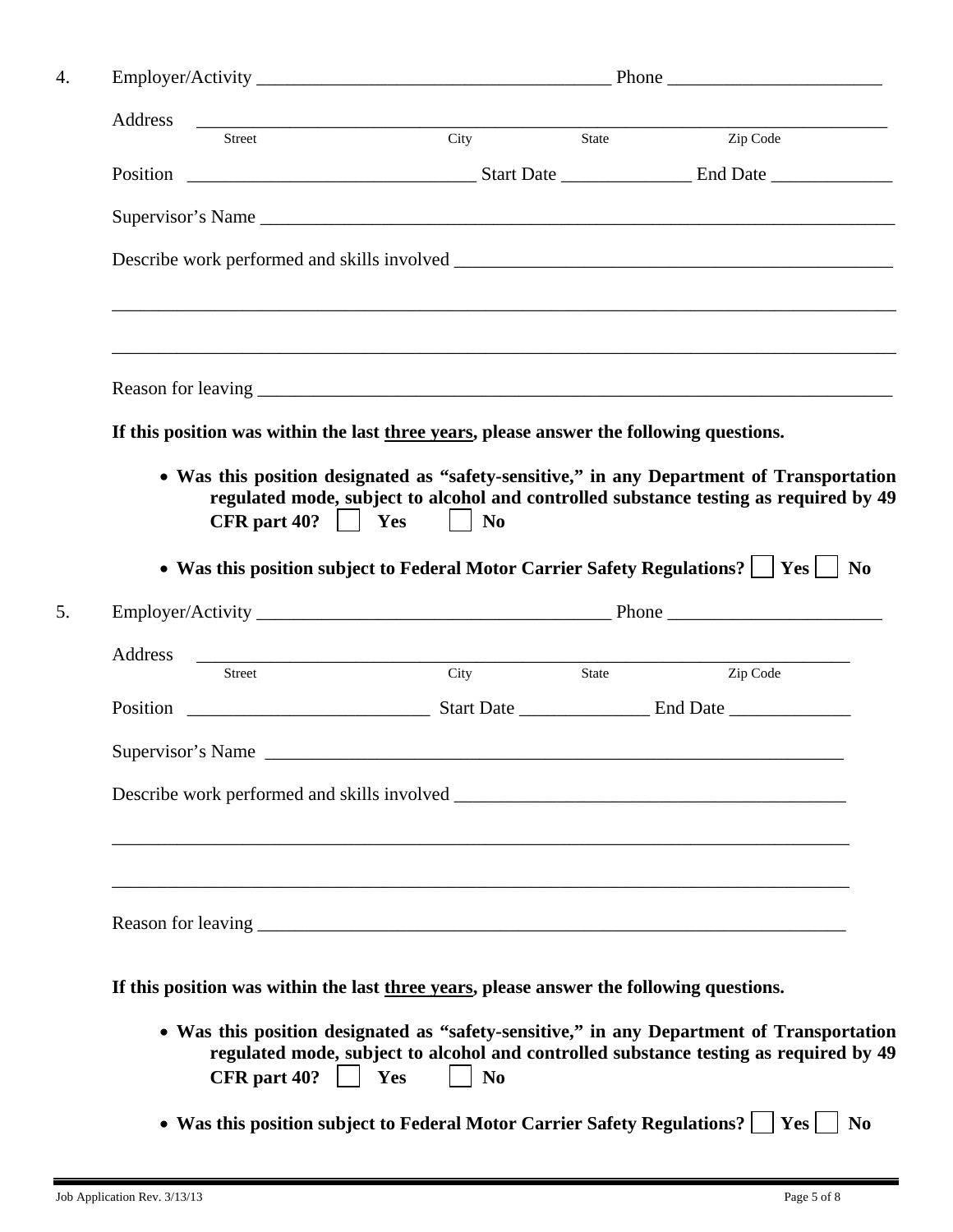### **SECTION IV EXPERIENCE**

Describe the nature and extent of experience in the operation of all motor vehicles, including types of equipment (such as buses, trucks, truck trailers, semi-trailers, full trailers, pole trailers, and passenger vehicles)

\_\_\_\_\_\_\_\_\_\_\_\_\_\_\_\_\_\_\_\_\_\_\_\_\_\_\_\_\_\_\_\_\_\_\_\_\_\_\_\_\_\_\_\_\_\_\_\_\_\_\_\_\_\_\_\_\_\_\_\_\_\_\_\_\_\_\_\_\_\_\_\_\_\_\_\_\_\_\_\_\_\_\_\_\_\_\_\_\_\_

\_\_\_\_\_\_\_\_\_\_\_\_\_\_\_\_\_\_\_\_\_\_\_\_\_\_\_\_\_\_\_\_\_\_\_\_\_\_\_\_\_\_\_\_\_\_\_\_\_\_\_\_\_\_\_\_\_\_\_\_\_\_\_\_\_\_\_\_\_\_\_\_\_\_\_\_\_\_\_\_\_\_\_\_\_\_\_\_\_\_

\_\_\_\_\_\_\_\_\_\_\_\_\_\_\_\_\_\_\_\_\_\_\_\_\_\_\_\_\_\_\_\_\_\_\_\_\_\_\_\_\_\_\_\_\_\_\_\_\_\_\_\_\_\_\_\_\_\_\_\_\_\_\_\_\_\_\_\_\_\_\_\_\_\_\_\_\_\_\_\_\_\_\_\_\_\_\_\_\_\_

\_\_\_\_\_\_\_\_\_\_\_\_\_\_\_\_\_\_\_\_\_\_\_\_\_\_\_\_\_\_\_\_\_\_\_\_\_\_\_\_\_\_\_\_\_\_\_\_\_\_\_\_\_\_\_\_\_\_\_\_\_\_\_\_\_\_\_\_\_\_\_\_\_\_\_\_\_\_\_\_\_\_\_\_\_\_\_\_\_\_

List involvement in all motor vehicle accidents within the last three years. **Specify date and nature of each** and if any fatalities or injuries were caused. Also describe who was at fault

\_\_\_\_\_\_\_\_\_\_\_\_\_\_\_\_\_\_\_\_\_\_\_\_\_\_\_\_\_\_\_\_\_\_\_\_\_\_\_\_\_\_\_\_\_\_\_\_\_\_\_\_\_\_\_\_\_\_\_\_\_\_\_\_\_\_\_\_\_\_\_\_\_\_\_\_\_\_\_\_\_\_\_\_\_\_\_\_\_\_

\_\_\_\_\_\_\_\_\_\_\_\_\_\_\_\_\_\_\_\_\_\_\_\_\_\_\_\_\_\_\_\_\_\_\_\_\_\_\_\_\_\_\_\_\_\_\_\_\_\_\_\_\_\_\_\_\_\_\_\_\_\_\_\_\_\_\_\_\_\_\_\_\_\_\_\_\_\_\_\_\_\_\_\_\_\_\_\_\_\_

\_\_\_\_\_\_\_\_\_\_\_\_\_\_\_\_\_\_\_\_\_\_\_\_\_\_\_\_\_\_\_\_\_\_\_\_\_\_\_\_\_\_\_\_\_\_\_\_\_\_\_\_\_\_\_\_\_\_\_\_\_\_\_\_\_\_\_\_\_\_\_\_\_\_\_\_\_\_\_\_\_\_\_\_\_\_\_\_\_\_

List all violations of motor vehicle laws or ordinances (other than those involving parking) of which resulted in conviction or forfeiture of bond or collateral within the last three years

\_\_\_\_\_\_\_\_\_\_\_\_\_\_\_\_\_\_\_\_\_\_\_\_\_\_\_\_\_\_\_\_\_\_\_\_\_\_\_\_\_\_\_\_\_\_\_\_\_\_\_\_\_\_\_\_\_\_\_\_\_\_\_\_\_\_\_\_\_\_\_\_\_\_\_\_\_\_\_\_\_\_\_\_\_\_\_\_\_\_

\_\_\_\_\_\_\_\_\_\_\_\_\_\_\_\_\_\_\_\_\_\_\_\_\_\_\_\_\_\_\_\_\_\_\_\_\_\_\_\_\_\_\_\_\_\_\_\_\_\_\_\_\_\_\_\_\_\_\_\_\_\_\_\_\_\_\_\_\_\_\_\_\_\_\_\_\_\_\_\_\_\_\_\_\_\_\_\_\_\_

\_\_\_\_\_\_\_\_\_\_\_\_\_\_\_\_\_\_\_\_\_\_\_\_\_\_\_\_\_\_\_\_\_\_\_\_\_\_\_\_\_\_\_\_\_\_\_\_\_\_\_\_\_\_\_\_\_\_\_\_\_\_\_\_\_\_\_\_\_\_\_\_\_\_\_\_\_\_\_\_\_\_\_\_\_\_\_\_\_\_

Please give a detailed statement setting forth facts and circumstances of any denied, revocation, or suspension of any license, permit or privilege to operate a motor vehicle; **or a statement that no such denial, revocation or suspension has occurred** \_\_\_\_\_\_\_\_\_\_\_\_\_\_\_\_\_\_\_\_\_\_\_\_\_\_\_\_\_\_\_\_\_\_\_\_\_\_\_\_\_\_\_\_\_\_\_\_\_\_\_\_\_\_\_\_\_\_\_\_\_\_\_\_\_\_

\_\_\_\_\_\_\_\_\_\_\_\_\_\_\_\_\_\_\_\_\_\_\_\_\_\_\_\_\_\_\_\_\_\_\_\_\_\_\_\_\_\_\_\_\_\_\_\_\_\_\_\_\_\_\_\_\_\_\_\_\_\_\_\_\_\_\_\_\_\_\_\_\_\_\_\_\_\_\_\_\_\_\_\_\_\_\_\_\_\_

\_\_\_\_\_\_\_\_\_\_\_\_\_\_\_\_\_\_\_\_\_\_\_\_\_\_\_\_\_\_\_\_\_\_\_\_\_\_\_\_\_\_\_\_\_\_\_\_\_\_\_\_\_\_\_\_\_\_\_\_\_\_\_\_\_\_\_\_\_\_\_\_\_\_\_\_\_\_\_\_\_\_\_\_\_\_\_\_\_\_

\_\_\_\_\_\_\_\_\_\_\_\_\_\_\_\_\_\_\_\_\_\_\_\_\_\_\_\_\_\_\_\_\_\_\_\_\_\_\_\_\_\_\_\_\_\_\_\_\_\_\_\_\_\_\_\_\_\_\_\_\_\_\_\_\_\_\_\_\_\_\_\_\_\_\_\_\_\_\_\_\_\_\_\_\_\_\_\_\_\_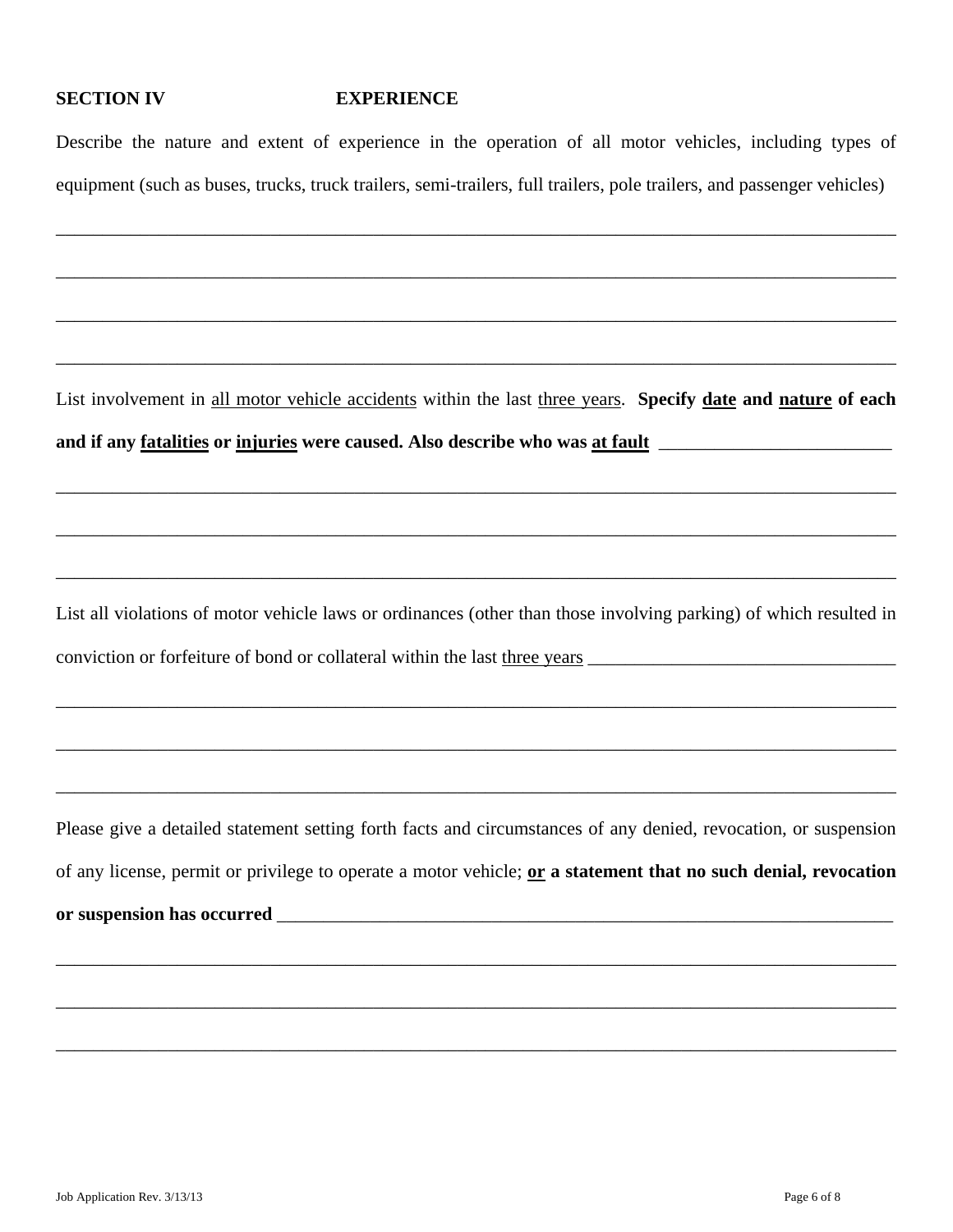|  |  |  |  | Summarize any job related skills, licenses or certifications you have |  |
|--|--|--|--|-----------------------------------------------------------------------|--|
|  |  |  |  |                                                                       |  |

List any professional activities and associations \_\_\_\_\_\_\_\_\_\_\_\_\_\_\_\_\_\_\_\_\_\_\_\_\_\_\_\_\_\_\_\_\_\_\_\_\_\_\_\_\_\_\_\_\_\_\_\_\_\_\_

### **SECTION V EDUCATION**

\_\_\_\_\_\_\_\_\_\_\_\_\_\_\_\_\_\_\_\_\_\_\_\_\_\_\_\_\_\_\_\_\_\_\_\_\_\_\_\_\_\_\_\_\_\_\_\_\_\_\_\_\_\_\_\_\_\_\_\_\_\_\_\_\_\_\_\_\_\_\_\_\_\_\_\_\_\_\_\_\_\_\_\_\_\_\_\_\_\_

\_\_\_\_\_\_\_\_\_\_\_\_\_\_\_\_\_\_\_\_\_\_\_\_\_\_\_\_\_\_\_\_\_\_\_\_\_\_\_\_\_\_\_\_\_\_\_\_\_\_\_\_\_\_\_\_\_\_\_\_\_\_\_\_\_\_\_\_\_\_\_\_\_\_\_\_\_\_\_\_\_\_\_\_\_\_\_\_\_\_

\_\_\_\_\_\_\_\_\_\_\_\_\_\_\_\_\_\_\_\_\_\_\_\_\_\_\_\_\_\_\_\_\_\_\_\_\_\_\_\_\_\_\_\_\_\_\_\_\_\_\_\_\_\_\_\_\_\_\_\_\_\_\_\_\_\_\_\_\_\_\_\_\_\_\_\_\_\_\_\_\_\_\_\_\_\_\_\_\_\_

\_\_\_\_\_\_\_\_\_\_\_\_\_\_\_\_\_\_\_\_\_\_\_\_\_\_\_\_\_\_\_\_\_\_\_\_\_\_\_\_\_\_\_\_\_\_\_\_\_\_\_\_\_\_\_\_\_\_\_\_\_\_\_\_\_\_\_\_\_\_\_\_\_\_\_\_\_\_\_\_\_\_\_\_\_\_\_\_\_\_

\_\_\_\_\_\_\_\_\_\_\_\_\_\_\_\_\_\_\_\_\_\_\_\_\_\_\_\_\_\_\_\_\_\_\_\_\_\_\_\_\_\_\_\_\_\_\_\_\_\_\_\_\_\_\_\_\_\_\_\_\_\_\_\_\_\_\_\_\_\_\_\_\_\_\_\_\_\_\_\_\_\_\_\_\_\_\_\_\_\_

|                             | <b>Name and Location</b> | Number of      | <b>Subjects</b> | Did you   |
|-----------------------------|--------------------------|----------------|-----------------|-----------|
|                             |                          | years attended | studied         | graduate? |
| High                        |                          |                |                 |           |
| School                      |                          |                |                 |           |
| College                     |                          |                |                 |           |
| Trade or<br><b>Business</b> |                          |                |                 |           |

### **SECTION VI CHARACTER REFERENCES**

List below the names of **three** persons **not** related to you, whom you have known **at least three years**.

| <b>NAME</b>   | <b>ADDRESS</b> | <b>PHONE</b> | YEARS ACQUAINTED |
|---------------|----------------|--------------|------------------|
|               |                |              |                  |
|               |                |              |                  |
|               |                |              |                  |
| $\gamma$<br>∼ |                |              |                  |
|               |                |              |                  |
| 3             |                |              |                  |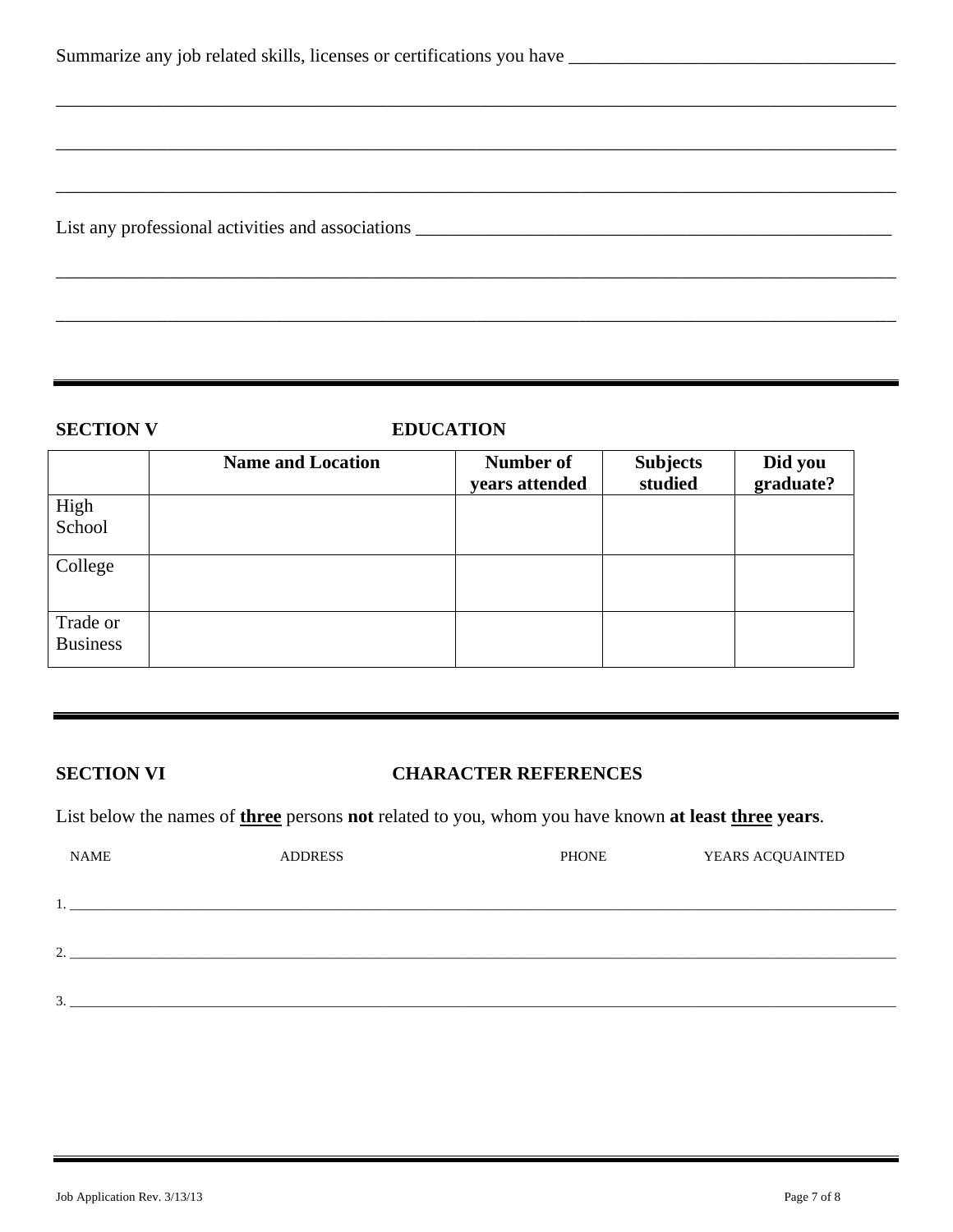### **ALCOHOL AND SUBSTANCE ABUSE POLICY STATEMENT**

Smart Transit is a drug-free workplace with a zero tolerance policy. As part of the pre-employment investigation, as well as after employed, applicants will be required to participate in the drug and alcohol testing program which includes, but is not limited to, random and post-accident testing.

### **AUTHORIZATION AND CERTIFICATION**

**"I voluntarily give Regional Public Transportation, Inc (doing business as Smart Transit) the right to investigate all statements contained herein and the references and employers listed to give you any and all information concerning my previous employment and any pertinent information they may have, personal or otherwise, and release all parties from all liability for any damage that may result from furnishing same to you.** 

**I understand that information provided on this application may be used, and my previous employers will be contacted for the purpose of investigating my general employment and safety performance history.** 

**I understand I have the right to review information provided by previous employers; to have previous employers correct erroneous information and resend corrected information to Smart Transit; and to have a rebuttal statement attached to the alleged erroneous information if the previous employer and I cannot agree on the accuracy of the information.** 

**I understand and agree that, if hired, my employment is for no definite period and may, regardless of the date of payment of my wages and salary, be terminated at any time without prior notice.** 

**This certifies that this application was completed by me, and that all entries on it and information in it are true and complete to the best of my knowledge. I understand that if employed, falsified statements and omissions on this application shall be grounds for dismissal."** 

SIGNATURE DATE

**\_\_\_\_\_\_\_\_\_\_\_\_\_\_\_\_\_\_\_\_\_\_\_\_\_\_\_\_\_\_\_\_\_\_\_\_\_\_\_\_\_\_\_\_\_\_\_\_\_\_\_\_\_\_\_\_\_\_\_\_\_\_\_\_\_\_\_\_\_\_\_\_\_\_\_\_\_\_\_\_\_\_\_\_\_\_\_\_\_\_**